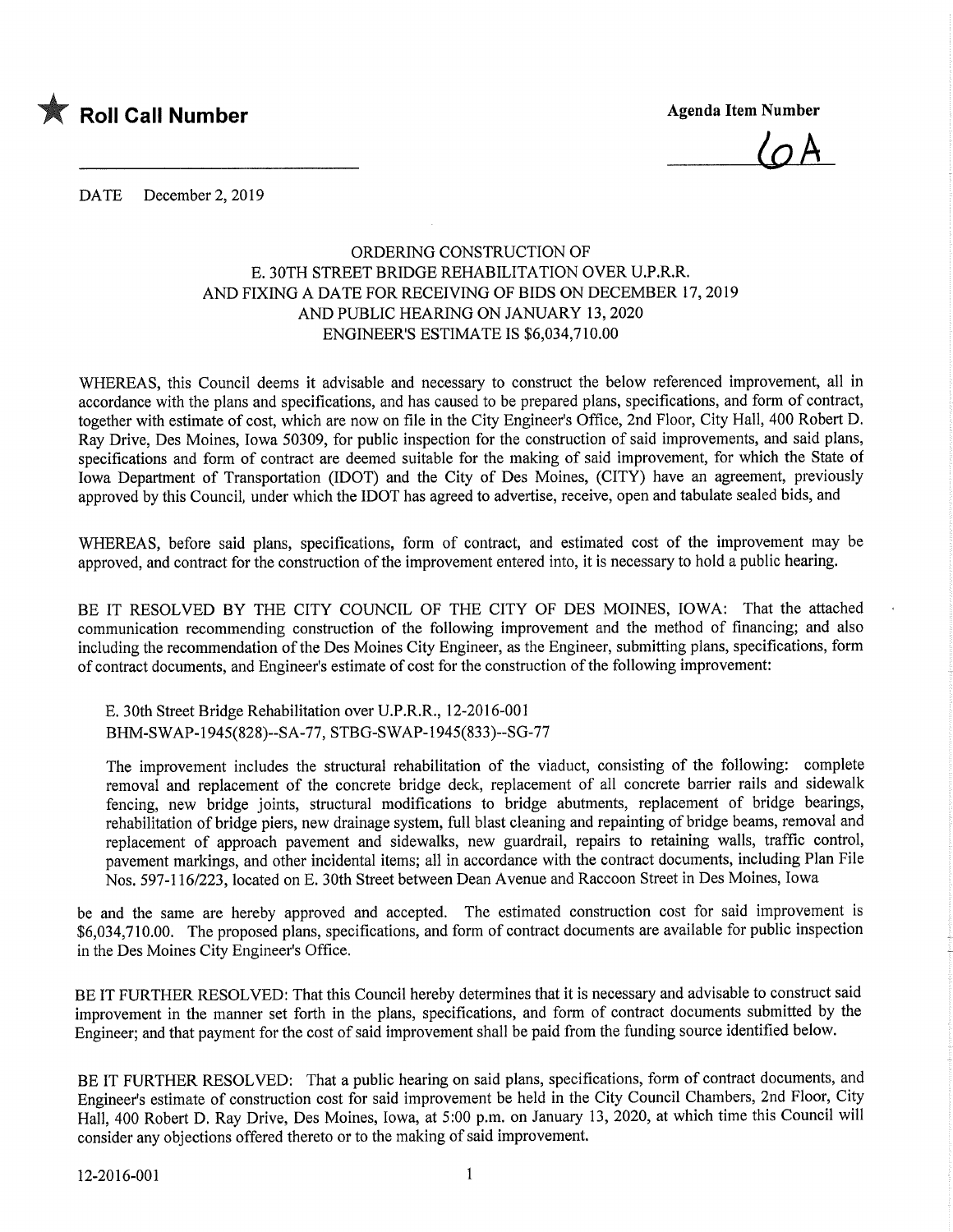

 $\varphi$  A

DATE December 2, 2019

BE IT FURTHER RESOLVED: That proposals will be received by the Iowa Department of Transportation, for the construction of said improvements, and the taking of bids in the manner required by law. Proposals received will be opened and tabulated by the Iowa Department of Transportation on December 17, 2019, after which the bids together with a report and recommendation of the Chief Civil Engineer, will be presented to City Council at its next meeting for action thereon.

BE IT FURTHER RESOLVED: That an appropriate Notice to Bidders for said improvement be posted, and Notice of Public Hearing for said improvement be published in the Des Moines Register, all as provided and directed by Chapter 26 and/or 314, Code of Iowa.

(City Council Communication Number  $\|q_5\|\psi\|_{\text{attached.}}$ )

Moved by to adopt.

FORM APPROVED: THE PUNDS AVAILABLE

Kathleen Vanderpool Deputy City Attorney

Robert L. Fagen Des Moines Finance Director

Funding Source: 2019-2020 CIP, Page Bridge - 6, E. 30th Street Bridge over UPRR, BR055, Being:

 $Sh^{\mathcal{B}}_c$ \$1,000,000 in Surface Transportation Block Grant Program Federal-aid Swap funds (80% of eligible construction costs or \$1,000,000 max) and \$1,000,000 in City Bridge Federal-aid Swap funds (80% of eligible construction costs or \$1,000,000 max), and the remaining \$4,034,710 from BR039, Gaming Monies

| <b>COUNCIL ACTION</b> | <b>YEAS</b> | <b>NAYS</b> | <b>PASS</b> | <b>ABSENT</b>   | <b>CERTIFICATE</b>                                                                            |  |  |  |
|-----------------------|-------------|-------------|-------------|-----------------|-----------------------------------------------------------------------------------------------|--|--|--|
| <b>COWNIE</b>         |             |             |             |                 |                                                                                               |  |  |  |
| <b>BOESEN</b>         |             |             |             |                 |                                                                                               |  |  |  |
| <b>COLEMAN</b>        |             |             |             |                 | I, P. Kay Cmelik, City Clerk of said City hereby                                              |  |  |  |
| <b>GATTO</b>          |             |             |             |                 | certify that at a meeting of the City Council of                                              |  |  |  |
| <b>GRAY</b>           |             |             |             |                 | said City of Des Moines, held on the above date,                                              |  |  |  |
| MANDELBAUM            |             |             |             |                 | among other proceedings the above was adopted.                                                |  |  |  |
| WESTERGAARD           |             |             |             |                 |                                                                                               |  |  |  |
| <b>TOTAL</b>          |             |             |             |                 | IN WITNESS WHEREOF, I have hereunto set my<br>hand and affixed my seal the day and year first |  |  |  |
| <b>MOTION CARRIED</b> |             |             |             | <b>APPROVED</b> | above written.                                                                                |  |  |  |
|                       |             |             |             |                 |                                                                                               |  |  |  |
|                       |             |             |             | Mavor           | City Clerk                                                                                    |  |  |  |
|                       |             |             |             |                 |                                                                                               |  |  |  |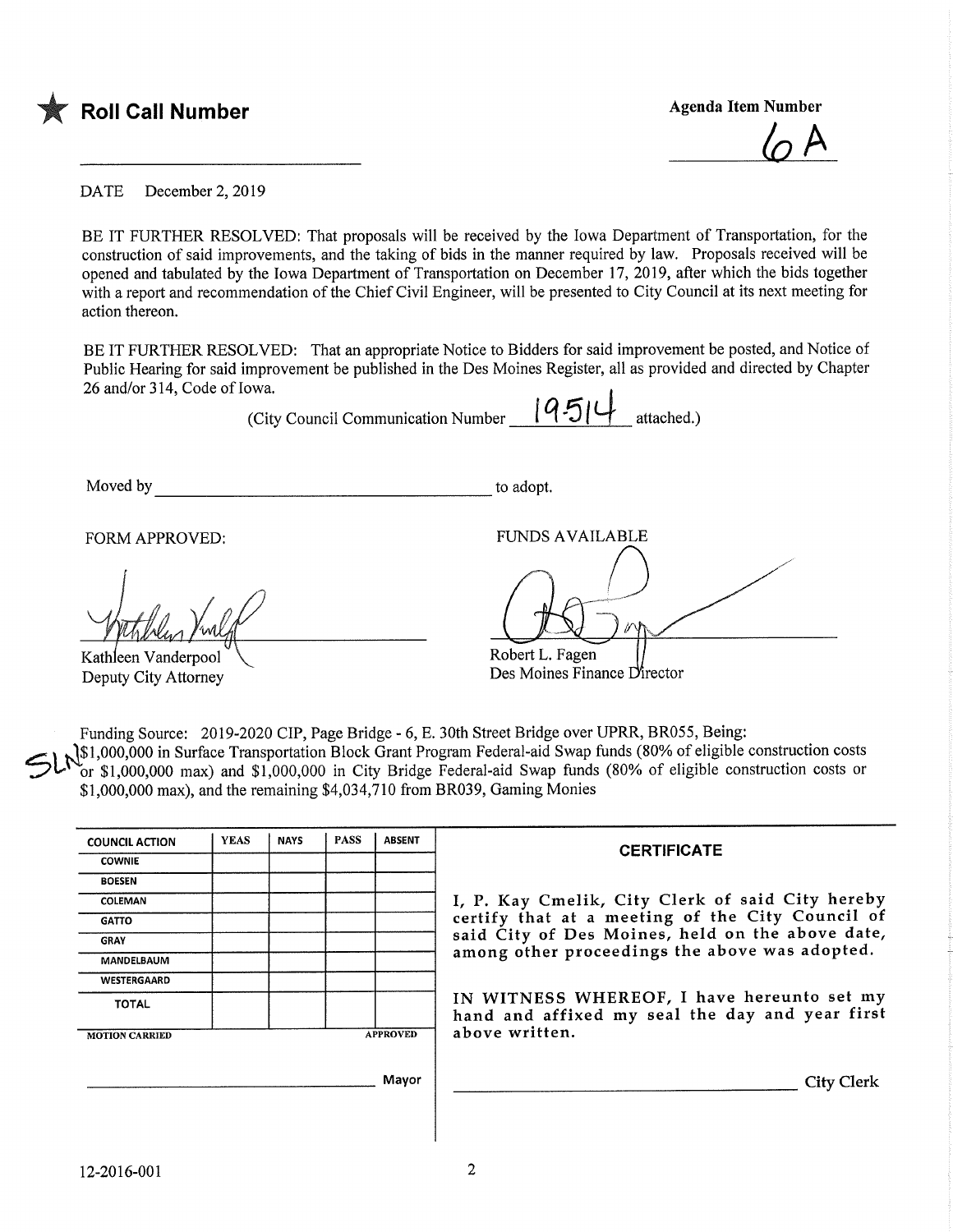

l,

| <b>ENGINEER'S OPINION OF PROBABLE COST (FINAL PLAN)</b> |                                      |                                                                                 |             |              |              |                  |  |  |  |
|---------------------------------------------------------|--------------------------------------|---------------------------------------------------------------------------------|-------------|--------------|--------------|------------------|--|--|--|
| Project Number: 27411                                   |                                      |                                                                                 |             |              |              |                  |  |  |  |
|                                                         | E. 30th Street Bridge Rehabilitation |                                                                                 |             |              |              |                  |  |  |  |
|                                                         |                                      |                                                                                 |             |              |              |                  |  |  |  |
| ITEM NO.                                                | <b>ITEM CODE</b>                     | <b>IITEM</b>                                                                    | <b>UNIT</b> | QUANTITY     | UNIT COST    | <b>ITEM COST</b> |  |  |  |
| $\mathbf{1}$                                            | 2101-0850001                         | CLEARING AND GRUBBING                                                           | ACRE        | 0.1          | \$10,000.00  | \$1,000.00       |  |  |  |
| 2                                                       | 2102-0425071                         | <b>SPECIAL BACKFILL</b>                                                         | СY          | 796,6        | \$45.00      | \$35,847.00      |  |  |  |
| 3                                                       | 2102-2710090                         | EXCAVATION, CLASS 10, WASTE                                                     | СY          | 50           | \$25.00      | \$1,250.00       |  |  |  |
| 4                                                       | 2102-2713090                         | EXCAVATION, CLASS 13, WASTE                                                     | СΥ          | 650          | \$30,00      | \$19,500.00      |  |  |  |
| 5                                                       | 2105-8425015                         | TOPSOIL, STRIP, SALVAGE AND SPREAD                                              | СY          | 25           | \$40.00      | \$1,000.00       |  |  |  |
| 6                                                       | 2107-0875000                         | COMPACTION WITH MOISTURE AND DENSITY CONTROL                                    |             | 1300         | \$10.00      | \$13,000,00      |  |  |  |
| 7                                                       | 2122-5191005                         | REINFORCED PAVED SHOULDER FOR CONCRETE BARRIER                                  |             | 938.8        | \$150.00     | \$140,820.00     |  |  |  |
| 8                                                       | 2214-5145150                         | <b>PAVEMENT SCARIFICATION</b>                                                   | SΥ          | 100          | \$5.00       | \$500.00         |  |  |  |
| 9                                                       | 2301-0690203                         | <b>BRIDGE APPROACH, BR-203</b>                                                  | sY          | 620.0        | \$225.00     | \$139,500.00     |  |  |  |
| 10                                                      | 2301-1033090                         | STANDARD OR SLIP FORM PCC PAVEMENT, CLASS C, CLASS 3 DURABILITY, 9 IN.          |             | 1866.1       | \$65.00      | \$121,296.50     |  |  |  |
| 11                                                      | 2303-0101000                         | HOT MIX ASPHALT MIXTURE, WEDGE, LEVELING OR STRENGTHENING COURSE                | SY          | 100          | \$30,00      | \$3,000.00       |  |  |  |
| 12                                                      | 2401-6750001                         | <b>REMOVALS, AS PER PLAN</b>                                                    | LS          | 1            | \$350,000.00 | \$350,000.00     |  |  |  |
| 13                                                      | 2402-2720000                         | <b>EXCAVATION, CLASS 20</b>                                                     | СY          | 16           | \$50.00      | \$800,00         |  |  |  |
| 14                                                      | 2403-0100000                         | STRUCTURAL CONCRETE (MISC)                                                      | СY          | 19.1         | \$2,200.00   | \$42,020.00      |  |  |  |
| 15                                                      | 2403-0100010                         | <b>STRUCTURAL CONCRETE (BRIDGE)</b>                                             | СY          | 1205.7       | \$950.00     | \$1,145,415.00   |  |  |  |
| 16                                                      | 2404-7775005                         | <b>REINFORCING STEEL, EPOXY COATED</b>                                          | LВ          | 382891       | \$1.30       | \$497,758.30     |  |  |  |
| 17                                                      |                                      | 2404-7775009 REINFORCING STEEL, STAINLESS STEEL                                 | LВ          | 10644        | \$4.00       | \$42,576,00      |  |  |  |
| 18                                                      | 2408-7800000                         | <b>ISTRUCTURAL STEEL</b>                                                        | LВ          | 18116        | \$7.00       | \$126,812.00     |  |  |  |
| 19                                                      | 2412-0000100                         | LONGITUDINAL GROOVING IN CONCRETE                                               | SY          | 5729.9       | \$3.00       | \$17,189.70      |  |  |  |
| 20                                                      |                                      | 2413-1200000 STEEL EXTRUSION JOINT WITH NEOPRENE                                | L۴          | 103          | \$250.00     | \$25,750.00      |  |  |  |
| 21                                                      | 2413-1200100                         | <b>INEOPRENE GLAND INSTALLATION AND TESTING</b>                                 | LF          | 103          | \$100,00     | \$10,300.00      |  |  |  |
| 22                                                      |                                      | 2414-6424110 CONCRETE BARRIER RAILING                                           | LF          | 1047.7       | \$80,00      | \$83,816.00      |  |  |  |
| 23                                                      |                                      | 2414-6425410 CONCRETE BARRIER, REINFORCED, SEPARATION                           | LF          | 1323.7       | \$80,00      | \$105,896.00     |  |  |  |
| 24                                                      |                                      | 2414-6444100 STEEL PIPE PEDESTRIAN HAND RAILING                                 | LF          | 2395         | \$70.00      | \$167,650.00     |  |  |  |
| 25                                                      | 2416-0100030                         | APRONS, CONCRETE, 30 IN. DIA.                                                   | <b>EACH</b> | 1            | \$1,750.00   | \$1,750.00       |  |  |  |
| 26                                                      | 2426-6772016                         | CONCRETE REPAIR                                                                 | SF          | 137          | \$150.00     | \$20,550.00      |  |  |  |
| 27                                                      | 2435-0140148                         | MANHOLE, STORM SEWER, SW-401, 48 IN.                                            | EACH        | 1            | \$5,000.00   | \$5,000,00       |  |  |  |
| 28                                                      | 2435-0140160                         | MANHOLE, STORM SEWER, SW-401, 60 IN.                                            | EACH        | 2            | \$6,000.00   | \$12,000.00      |  |  |  |
| 29                                                      | 2435-0250100                         | INTAKE, SW-501                                                                  | EACH        | $\mathbf{2}$ | \$5,000.00   | \$10,000.00      |  |  |  |
| 30                                                      |                                      | 2435-0254910 BARRIER INTAKE, SW-549 MODIFIED                                    | <b>EACH</b> | 2            | \$15,000.00  | \$30,000.00      |  |  |  |
| 31                                                      |                                      | 2435-0600010 MANHOLE ADJUSTMENT, MINOR                                          | EACH        | 1            | \$2,000.00   | \$2,000.00       |  |  |  |
| 32                                                      | 2499-2300001                         | <b>DECK DRAINS</b>                                                              | LS          | 1            | \$60,000.00  | \$60,000.00      |  |  |  |
| 33                                                      | 2499-2300002                         | <b>BRIDGE DRAINAGE SYSTEM</b>                                                   | <b>LS</b>   | 1            | \$100,000.00 | \$100,000.00     |  |  |  |
| 34                                                      |                                      | 2501-8400179 TEMPORARY SUPPORTS                                                 | LS          | 1            | \$50,000,00  | \$50,000,00      |  |  |  |
| 35                                                      |                                      | 2503-0114215 STORM SEWER GRAVITY MAIN, TRENCHED, RCP, 2000D (CLASS III), 15 IN. | LF          | 859          | \$75.00      | \$64,425.00      |  |  |  |
| 36                                                      |                                      | 2503-0114218 STORM SEWER GRAVITY MAIN, TRENCHED, RCP, 2000D (CLASS III), 18 IN. | LF          | 58           | \$75.00      | \$4,350.00       |  |  |  |
| 37                                                      | 2503-0114230                         | STORM SEWER GRAVITY MAIN, TRENCHED, RCP, 2000D (CLASS III), 30 IN.              | LF          | 145          | \$100.00     | \$14,500.00      |  |  |  |
| 38                                                      | 2503-0200036                         | REMOVE STORM SEWER PIPE LESS THAN OR EQUAL TO 36 IN.                            | LF          | 226          | \$25.00      | \$5,650.00       |  |  |  |
| 39                                                      | 2505-4008120                         | <b>REMOVAL OF STEEL BEAM GUARDRAIL</b>                                          | LF          | 1528         | \$25,00      | \$38,200.00      |  |  |  |
| 40                                                      | 2505-4008300                         | <b>STEEL BEAM GUARDRAIL</b>                                                     | LF          | 100          | \$30.00      | \$3,000.00       |  |  |  |
| 41                                                      |                                      | 2505-4008420 STEEL BEAM GUARDRAIL BARRIER TRANSITION SECTION, BA-221            | EACH        | $\mathbf{2}$ | \$1,500.00   | \$3,000,00       |  |  |  |
| 42                                                      |                                      | 2505-4021010 STEEL BEAM GUARDRAIL END ANCHOR, BOLTED                            | EACH        | 2            | \$300.00     | \$600.00         |  |  |  |
| 43                                                      |                                      | 2505-4021722 STEEL BEAM GUARDRAIL TANGENT END TERMINAL, BA-225                  | EACH        | 2            | \$2,500.00   | \$5,000.00       |  |  |  |
| 44                                                      | 2507-2638620                         | MACADAM STONE SLOPE PROTECTION                                                  | s۲          | 369.4        | \$70.00      | \$25,858,00      |  |  |  |
| 45                                                      | 2507-2638660                         | BRIDGE WING ARMORING - MACADAM STONE                                            | sγ          | 8,9          | \$100,00     | \$890.00         |  |  |  |
| 46                                                      | 2508-0804000                         | BRIDGE CLEANING FOR PAINTING                                                    | LS          | 1.           | \$25,000.00  | \$25,000.00      |  |  |  |
| 47                                                      | 2508-0805000                         | BLAST CLEANING OF STRUCTURAL STEEL                                              | LS          | 1            | \$350,000.00 | \$350,000.00     |  |  |  |
| 48                                                      | 2508-0970000                         | <b>CONTAINMENT</b>                                                              | LS          | 1            | \$250,000.00 | \$250,000.00     |  |  |  |
|                                                         |                                      |                                                                                 |             |              |              |                  |  |  |  |

 $2A$